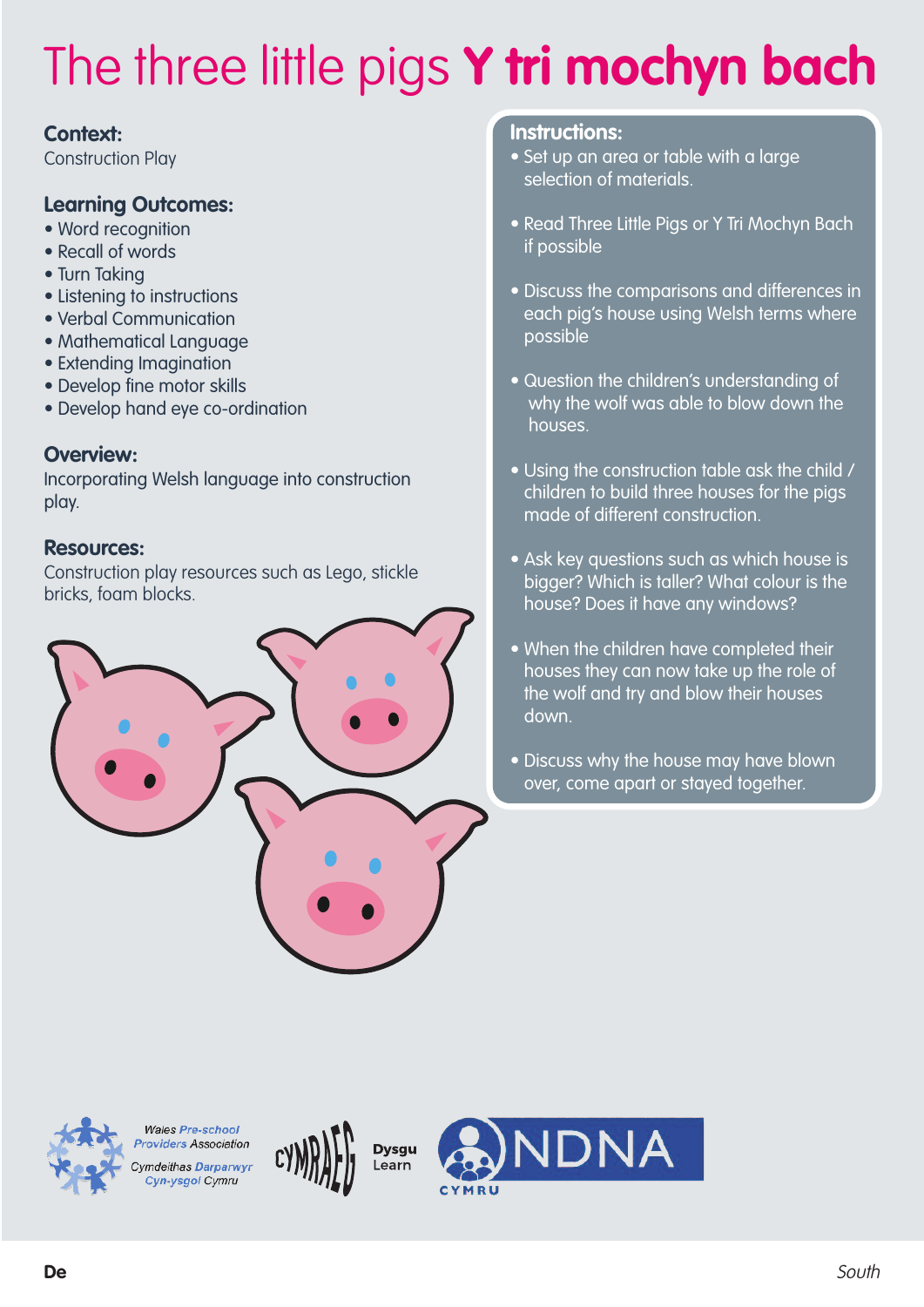### **Useful phrases:**

What is your house made of? **O beth mae dy d**ŷ **di wedi ei wneud? O beth mae eich t**ŷ **chi wedi ei wneud?**

Which is bigger? **Pa un yw'r mwyaf?**

Which is smaller? **Pa un yw'r lleiaf?**

Which is taller? **Pa un yw'r talaf?**

What colours have you used? **Pa liwiau wyt ti wedi defnyddio? Pa liwiau dych chi wedi defnyddio?**

What colour is the house? **Pa liw yw'r t**ŷ**?**

Does it have windows? What about the roof? **Oes ffenestri gyda fe? Beth am y to?**

Have you finished? Very good! **Wyt ti wedi gorffen? Da iawn! Dych chi wedi gorffen? Da iawn!**

How many houses do you have? **Faint a dai sy gyda ti? Faint o dai sy gyda chi?**

Where will the pig sleep? eat? **Ble bydd y mochyn yn cysgu? bwyta?**

Can you blow it down like the wolf? **Wyt ti'n gallu ei chwythu i lawr fel y blaidd? Dych chi'n gallu ei chwythu i lawr fel y blaidd?**

How many....have you used? **Faint o…..wyt ti wedi defnyddio? Faint o…..dych chi wedi defnyddio?**

#### **Colours:**

Red **Coch (cohch)**

**Blue Glas (glahs)**

Yellow **Melyn (meh-leen)**

**Orange Oren (óh-ren)**

Purple **Porffor (pór-phor)**

Black **Du (dee)**

**White Gwyn (gwin)**

**Grev Llwyd (llweed)**

Pink **Pinc (pink)** **Numbers:**

One **Un (een))**

Two **Dau (dái)**

Three **Tri (tree)**

Four **Pedwar (péd-uahr)**

**Five Pump (pimp)**

Six **Chwech (chooéch)**

Seven **Saith (sáheeth)**

**Eight Wyth (úeeth)**

Nine **Naw (now)**

Ten **Deg (dehg)**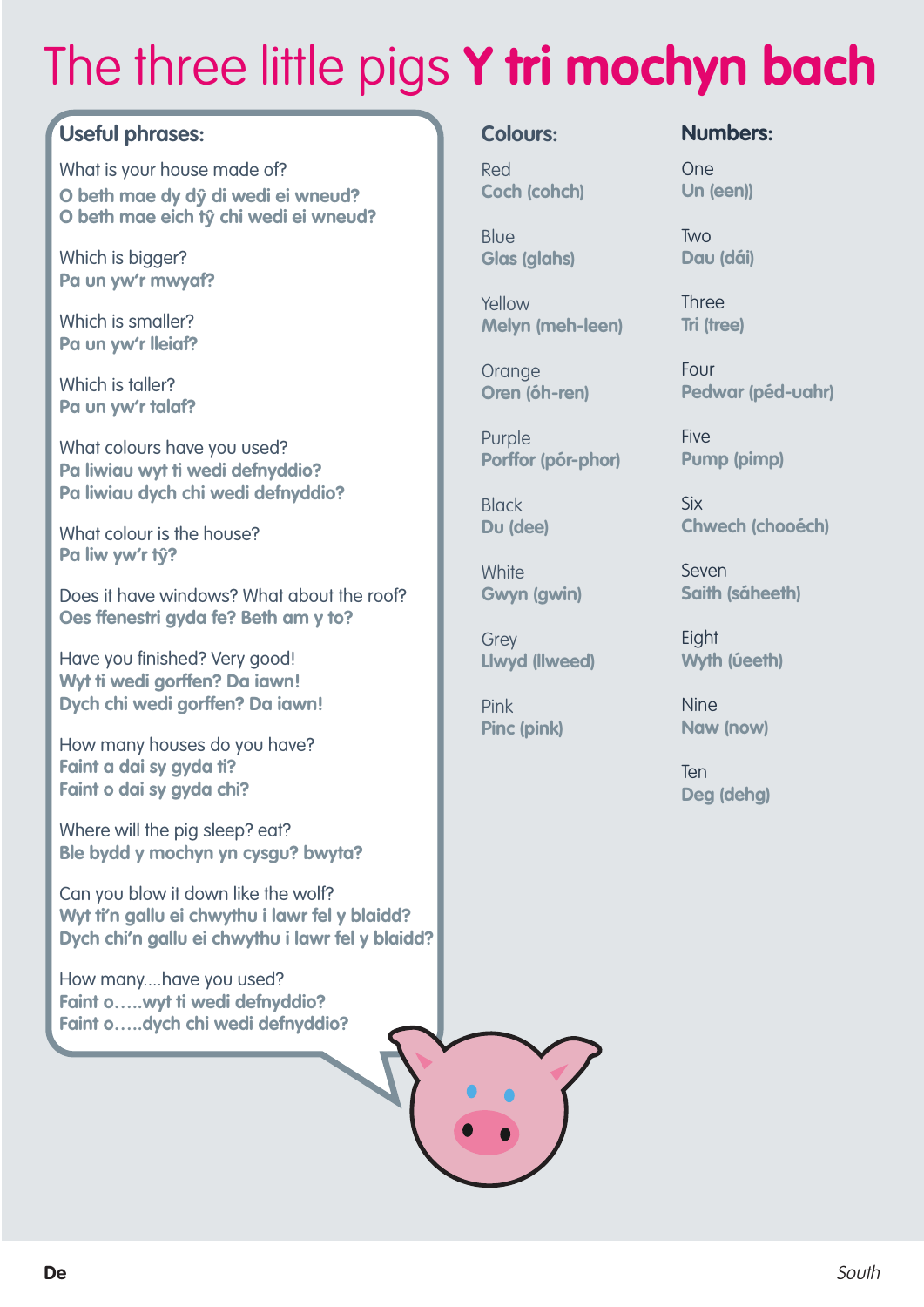Un dydd, roedd Mami Mochyn a thri mochyn bach yn byw mewn tŷ bach, bach.

Yn gynnar un bore, deffrodd Mami Mochyn a gwaeddodd,

"Does dim lle yn y tŷ yma. Ewch i wneud tŷ eich hunain. Ond cofiwch, peidiwch byth agor y drws i'r hen flaidd mawr cas."

Felly, dechreuodd y tri mochyn bach gerdded, cerdded a cherdded a cherdded.

Adeiladodd y mochyn bach cyntaf dŷ gwellt. Ond cerddodd yr hen flaidd mawr cas heibio.

"Mochyn bach. Mochyn bach. Ga'i ddod i mewn?", gofynodd y blaidd. "Na chei wir, na chei wir!", gwaeddodd y mochyn bach.

"Felly dw i'n mynd i chwythu a chwythu a chwythu dy dŷ di i lawr," gwaeddodd yr hen flaidd cas. Rhedodd y mochyn bach cyntaf i chwilio am ei ddau frawd.

Roedd yr ail fochyn bach wedi gwneud tŷ o goed. Ond cerddodd yr hen flaidd mawr cas heibio.

"Mochyn bach. Mochyn bach. Ga'i ddod i mewn?", gofynodd y blaidd. "Na chei wir, na chei wir!" gwaeddodd y mochyn bach.

"Felly dw i'n mynd i chwythu a chwythu a chwythu dy dŷ di i lawr," gwaeddodd yr hen flaidd cas. Rhedodd yr ail fochyn bach i chwilio am ei ddau frawd.

Adeiladodd y trydydd mochyn bach dŷ brics. Ond cerddodd yr hen flaidd mawr cas heibio. "Mochyn bach. Mochyn bach. Ga'i ddod i mewn?" "Na chei wir, na chei wir!" gwaeddodd y mochyn bach. "Felly dw i'n mynd i chwythu a chwythu a chwythu dy dŷ di i lawr," gwaeddodd yr hen flaidd cas.

Ond yn ffodus, doedd yr hen flaidd cas ddim yn gallu chwythu'r tŷ brics i lawr. Roedd yr hen flaidd mawr yn grac iawn a dringodd ar do'r tŷ a dechreuodd ddringo i lawr y simnai.

Gosododd y trydydd mochyn bach grochan mawr i ferwi ar y tân.

WOSH!

I lawr â'r hen flaidd mawr cas ac i mewn i'r crochan. Neidiodd yr hen flaidd mawr yn sydyn allan o'r crochan a rhedodd adref. Roedd y tri mochyn bach yn byw yn hapus am byth!